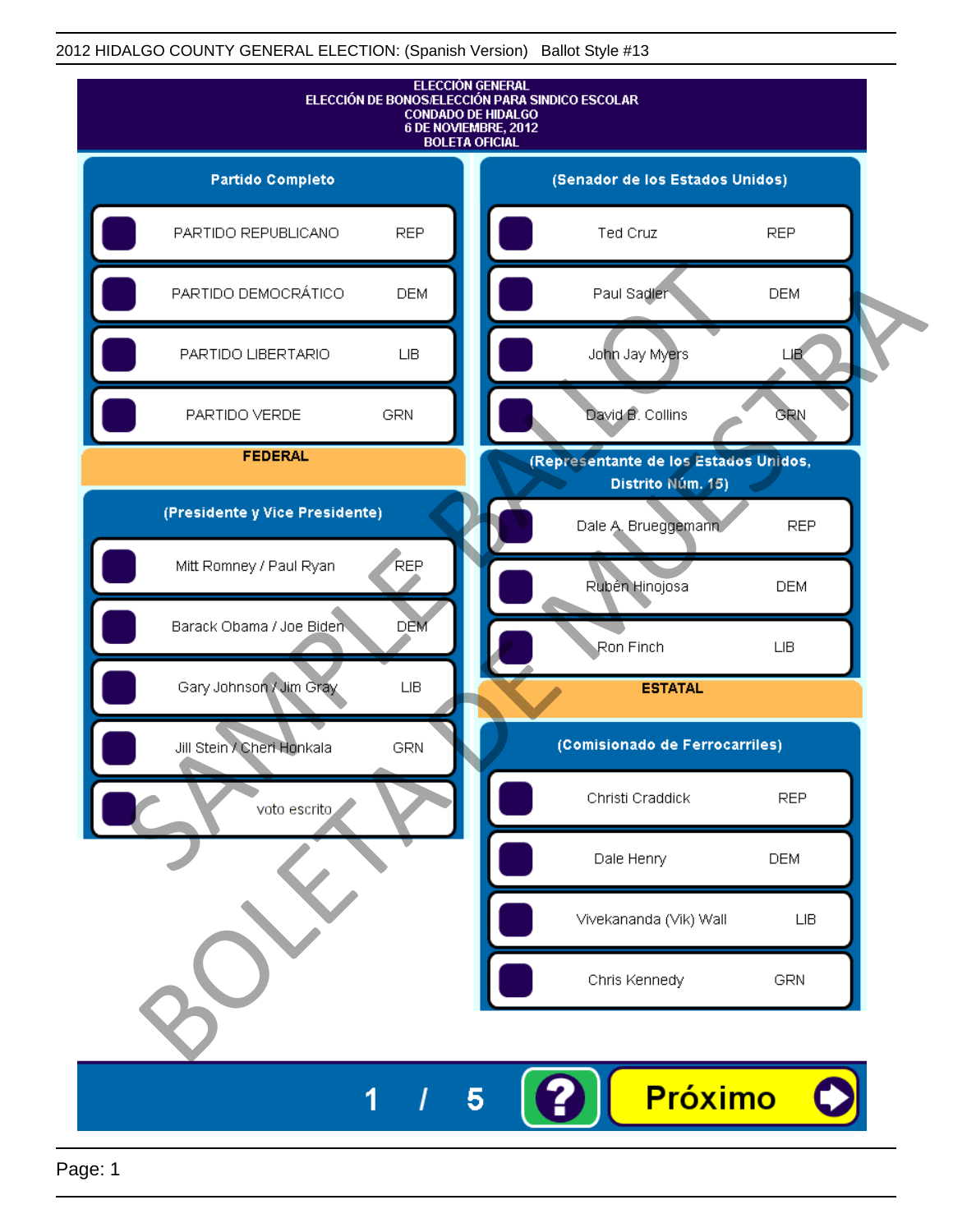

Page: 2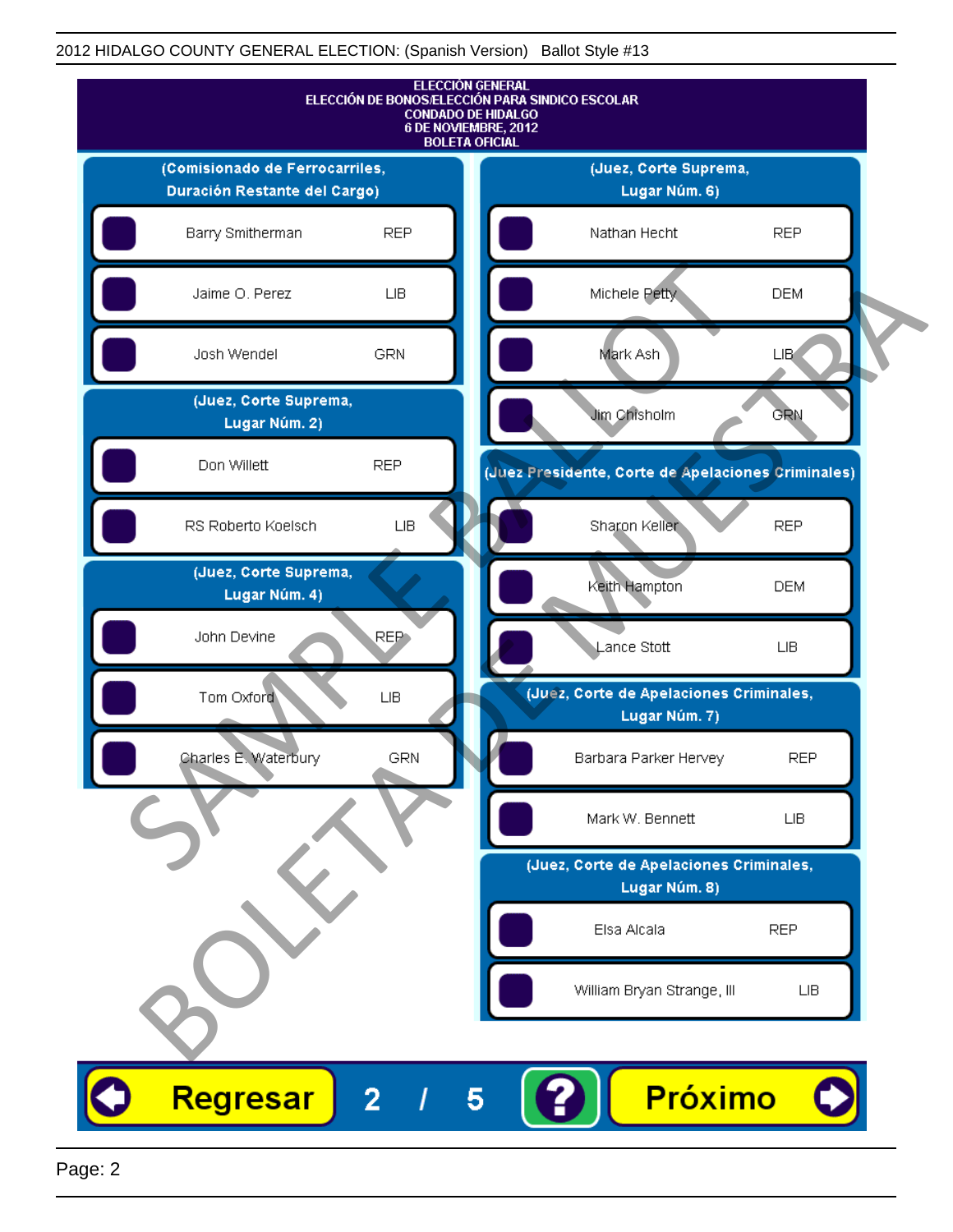

Page: 3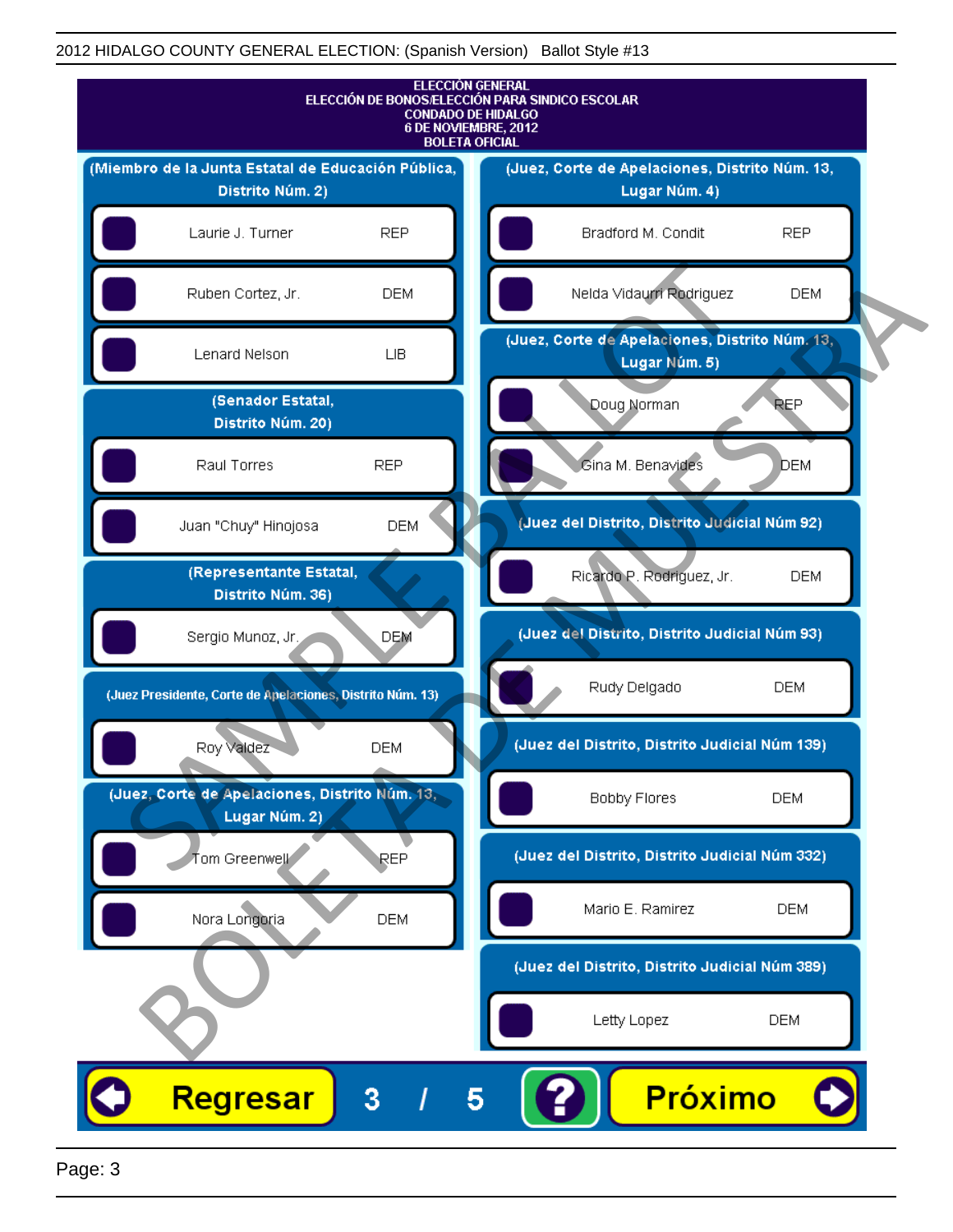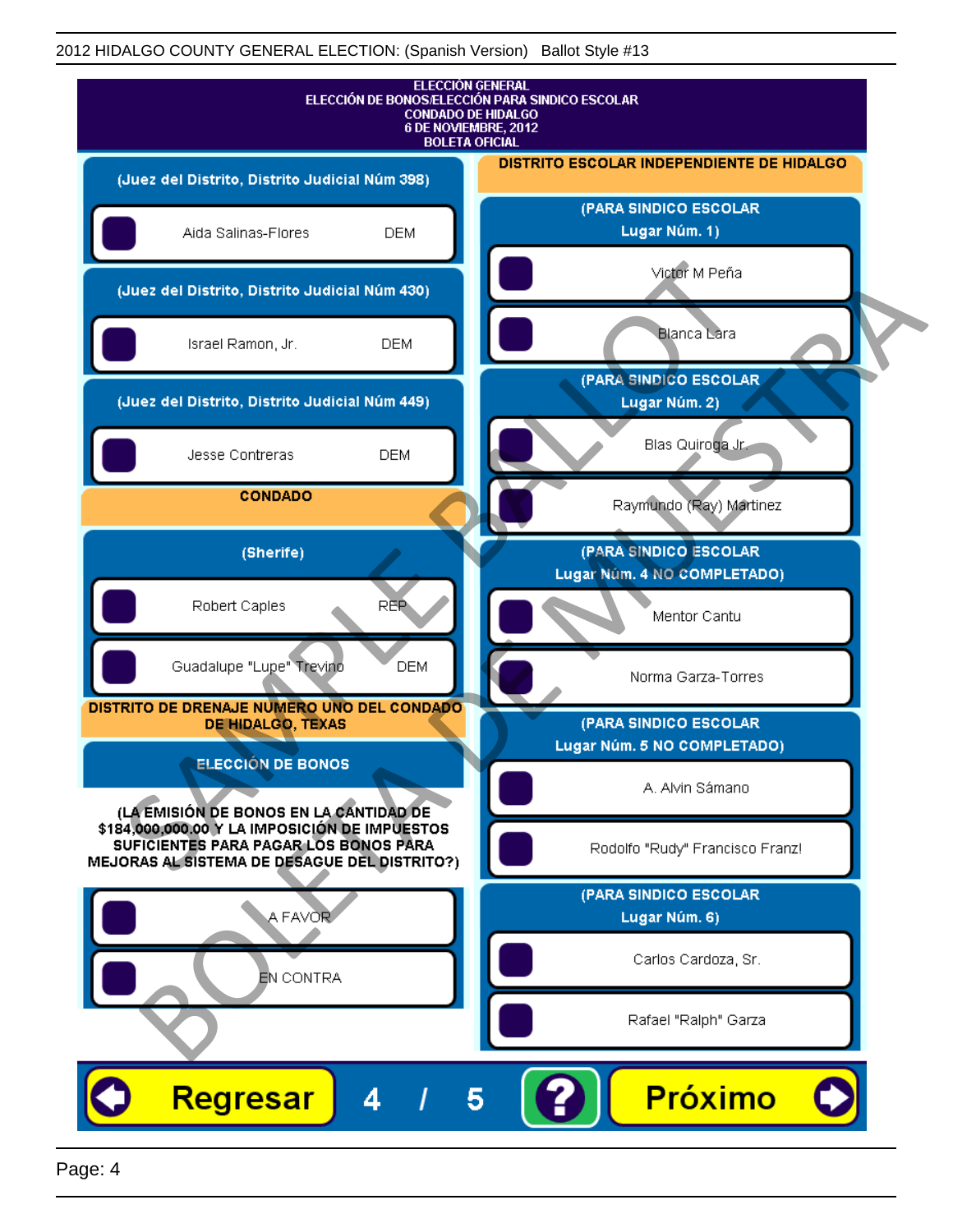|                                                                                   | <b>ELECCIÓN GENERAL</b><br>ELECCIÓN DE BONOS/ELECCIÓN PARA SINDICO ESCOLAR<br><b>CONDADO DE HIDALGO</b><br>6 DE NOVIEMBRE, 2012<br><b>BOLETA OFICIAL</b> |
|-----------------------------------------------------------------------------------|----------------------------------------------------------------------------------------------------------------------------------------------------------|
| (PARA SINDICO ESCOLAR<br>Lugar Núm. 7)                                            |                                                                                                                                                          |
| Yesenia Ayala                                                                     |                                                                                                                                                          |
| David Badillo                                                                     |                                                                                                                                                          |
| CANDIDATO SIN CONTENDIENTE DECLARADO ELECTO                                       |                                                                                                                                                          |
| (Juez, Corte de Ley del Condado, Núm. 7)<br>Sergio Valdez (DEM)                   |                                                                                                                                                          |
| (Asesor-Colector de Impuestos del Condado)<br>Pablo "Paul" Villarreal, Jr. (DEM)  |                                                                                                                                                          |
| (Comisionado del Condado, Precincto Núm. 1)<br>A.C. Cuellar Jr. (DEM)             |                                                                                                                                                          |
| (Comisionado del Condado, Precincto Núm. 3)<br>Joe M. Flores (DEM)                |                                                                                                                                                          |
| (Juez de Paz, Precinto Núm. 1, Lugar Núm. 1)<br>Gilberto Saenz (DEM)              |                                                                                                                                                          |
| (Juez de Paz, Precinto Núm. 2, Lugar Núm. 1)<br>Robert M. "Bobby" Contreras (DEM) |                                                                                                                                                          |
| (Juez de Paz, Precinto Núm. 3, Lugar Núm. 1)<br>Luis J. Garza (DEM)               |                                                                                                                                                          |
| (Juez de Paz, Precinto Núm. 4, Lugar Núm. 1)<br>Charlie Espinoza (DEM)            |                                                                                                                                                          |
| (Agente de policía, Precinto Núm. 1)<br>Celestino Avila Jr. (DEM)                 |                                                                                                                                                          |
| (Agente de policía, Precinto Núm. 2)<br>Martin "Marty" Cantú (DEM)                |                                                                                                                                                          |
| (Agente de policía, Precinto Núm. 3)<br>Lazaro "Larry" Gallardo Jr. (DEM)         |                                                                                                                                                          |
| (Agente de policía, Precinto Núm. 4)<br>J.E. "Eddie" Guerra (DEM)                 |                                                                                                                                                          |
|                                                                                   |                                                                                                                                                          |
|                                                                                   |                                                                                                                                                          |
| <b>Regresar</b><br>5                                                              | Revisar<br>5                                                                                                                                             |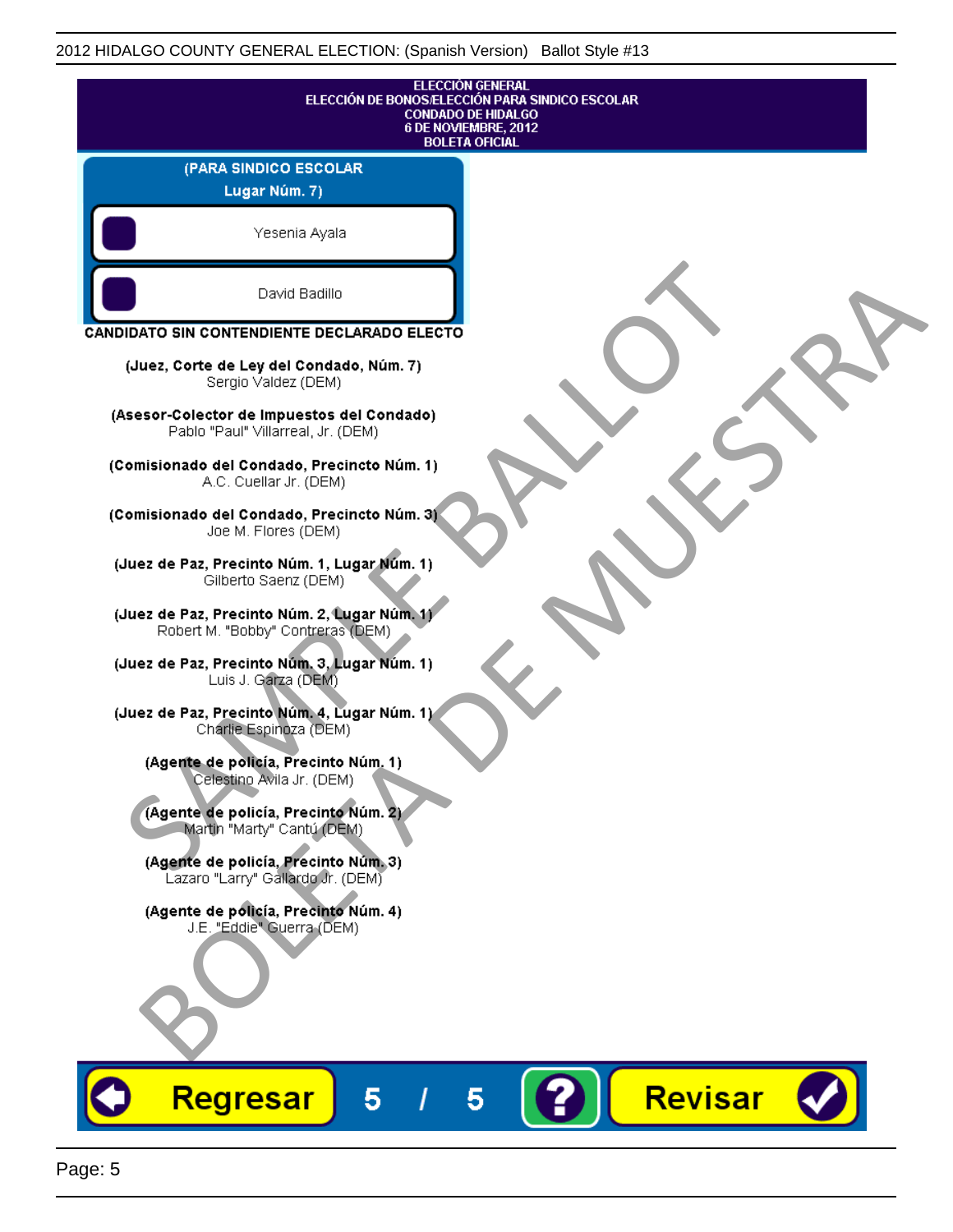Presione el nombre del candidato o el título de la contienda para volver a la contienda.

El botón Votar se iluminará

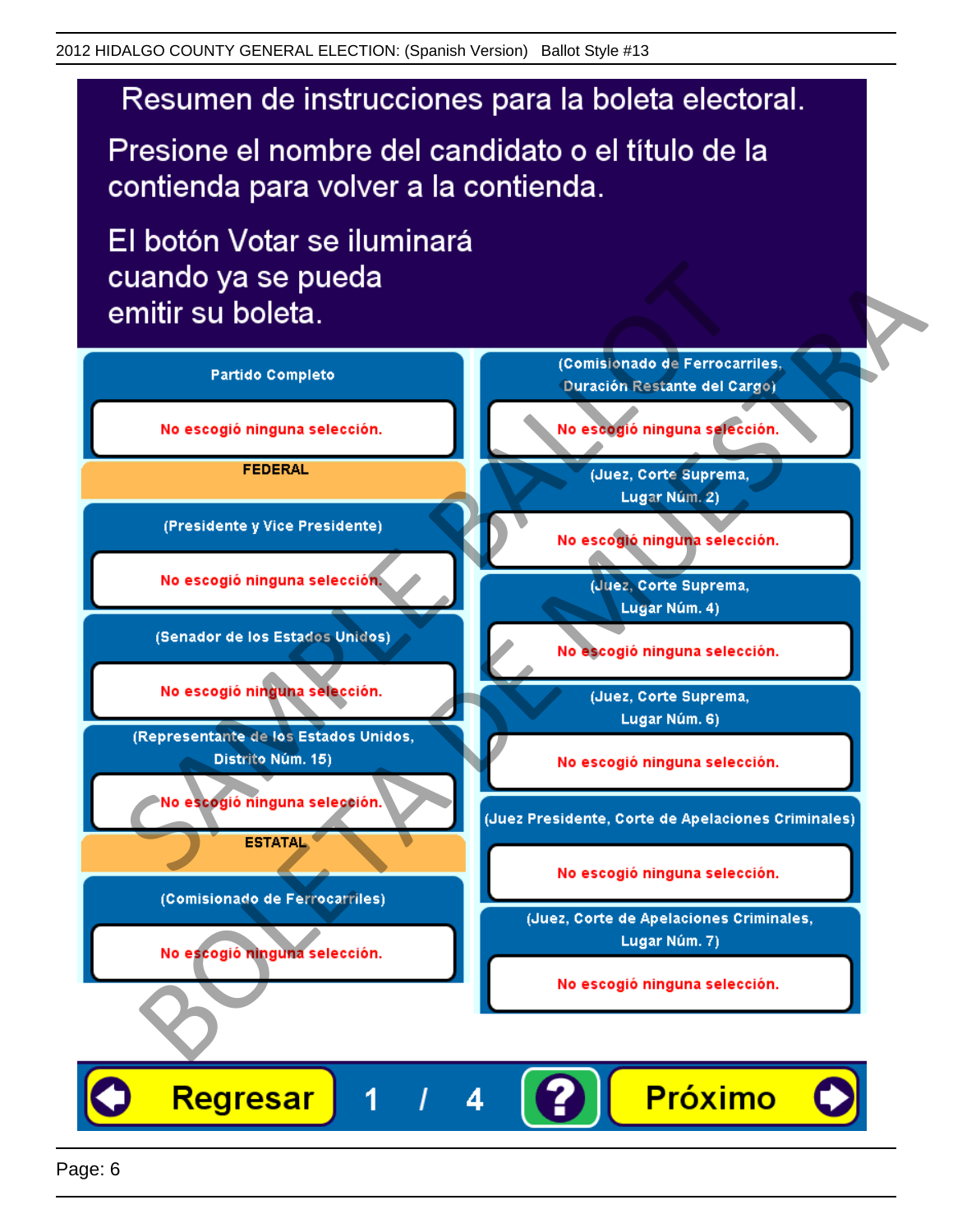Presione el nombre del candidato o el título de la contienda para volver a la contienda.

El botón Votar se iluminará

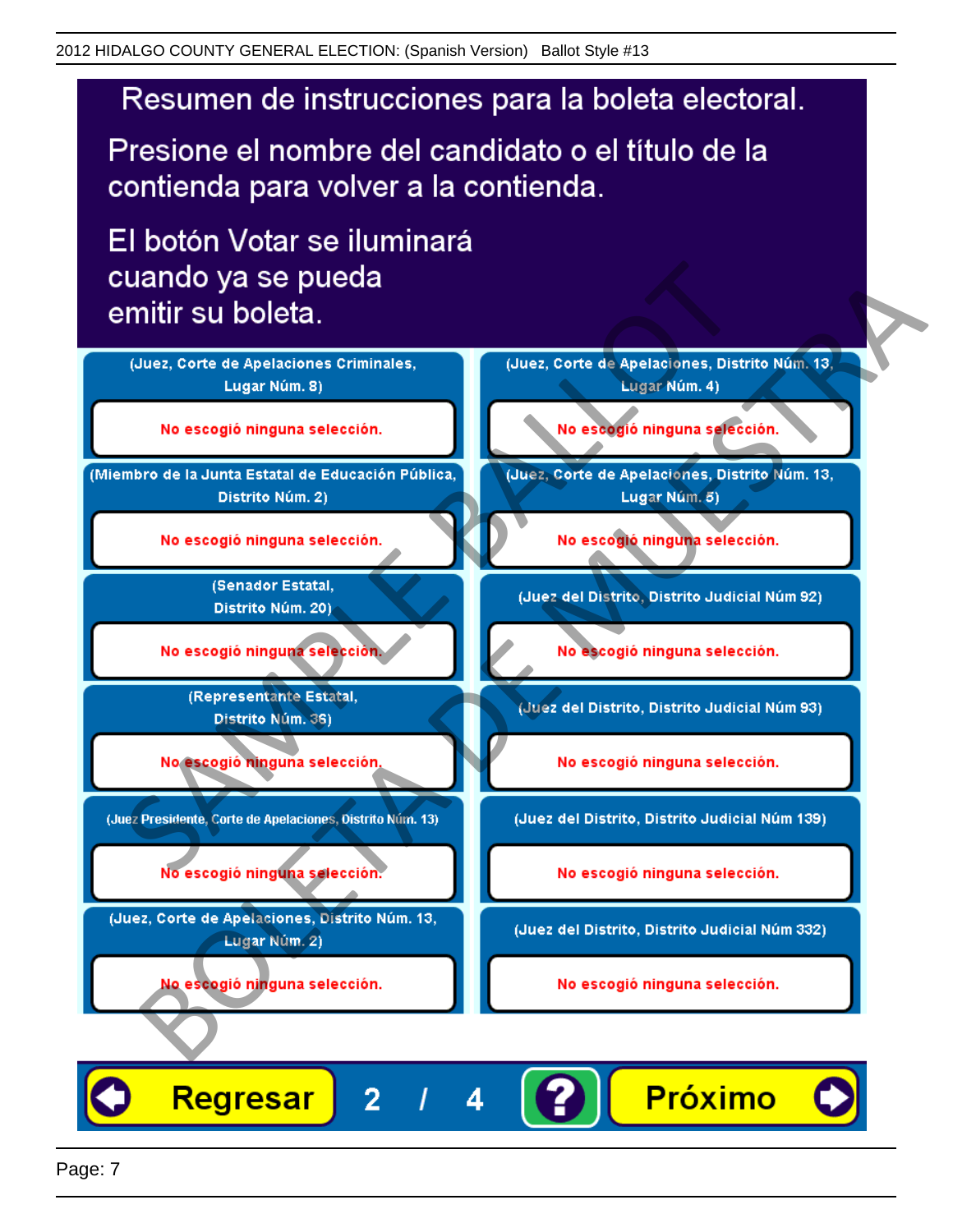Presione el nombre del candidato o el título de la contienda para volver a la contienda.

El botón Votar se iluminará